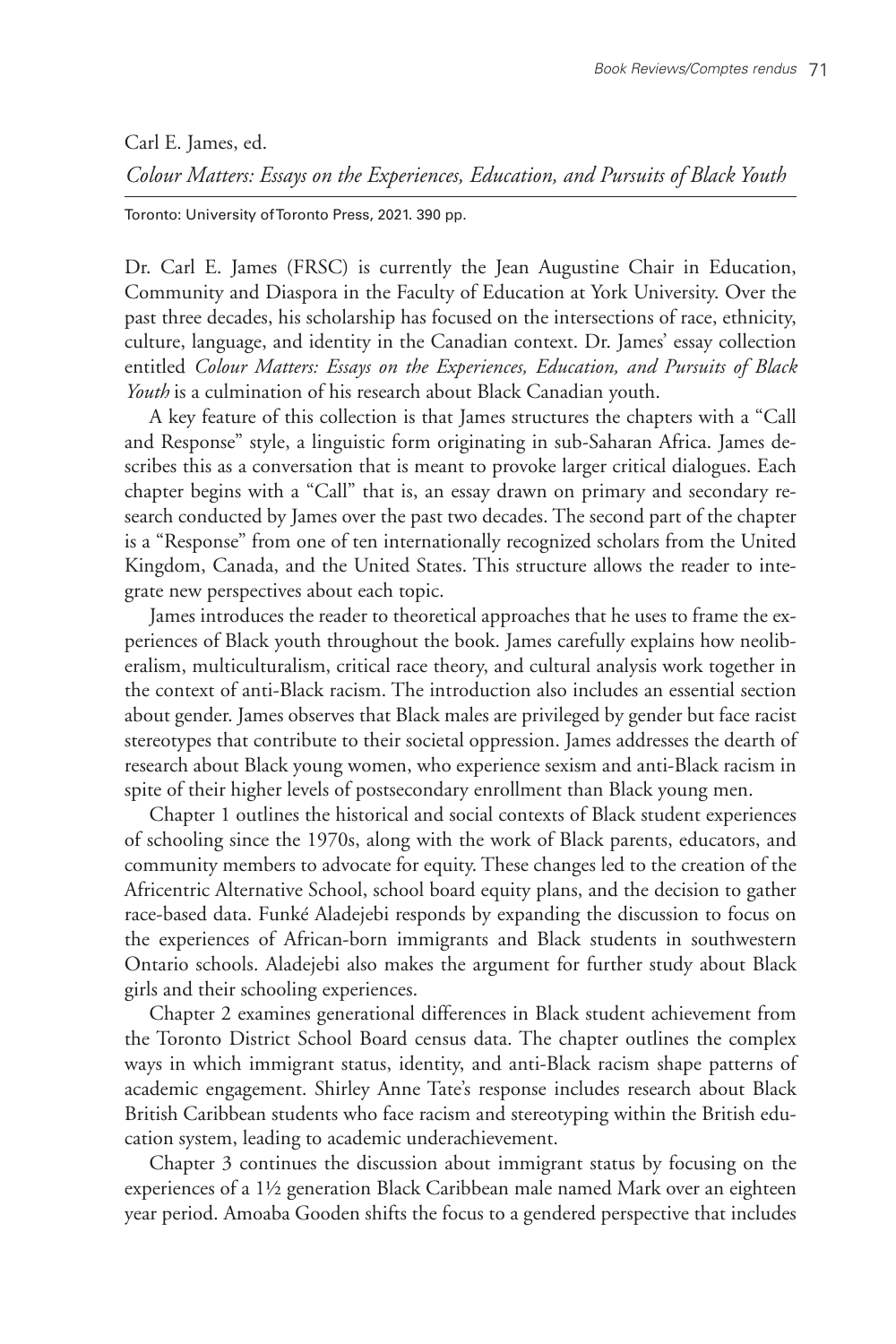the history of Caribbean women who migrated to Canada, and other mothers who played a critical role in Mark's social and emotional development.

Chapter 4 addresses the persistent challenge of Black males who are stereotyped as being "at-risk," and how this negatively shapes their experiences of schooling (112). Joyce E. King contends that dominant discourses about Black male youth criminalizes them within the school system and that this criminalization extends to the justice system.

Chapter 5 delves deeper by focusing on two case studies of young Black males. Through an exploration of their narratives, James critiques the discourse of meritocracy within the social reality of anti-Black racism. Annette M. Henry draws attention to the ways in which social class mediates and reifies the social inequalities that Black male youth experience.

Chapter 6 focuses on the Black male athlete and how athleticism influences masculinity, Blackness, academic performance, and career aspirations. Mark V. Campbell asserts that sports can be regarded as a form of "creative labour" that becomes deployed as a survival strategy in the face of anti-Black racism in schools (191).

Chapter 7 continues the exploration of Black male youth by critiquing how the discourse of "role models" frames the problems faced by Black youth as individual or family rather than as structural. Sam Tecle shares his personal account of growing up in a low-income neighbourhood and analyzes the effects of racial capitalism on how we frame Black role models to reflect neoliberal ideologies.

Chapter 8 focuses on Black youth and their encounters with racial profiling. While the study is dated (1998), it is clear that contemporary experiences among Black youth are unfortunately unchanged. Adelle Blackett responds by briefly outlining the recent history of racial profiling and the grassroots efforts of Black groups who struggle for human rights in Montreal.

Chapter 9 examines the social and psychic costs experienced by Black youth in predominantly white suburban areas thought to be more affluent and indicative of social mobility. Andrea A. Davis responds by addressing how respectability politics divides Black Canadians and subordinates Black women, who are unable to embody the white middle-class standards of respectability.

The final chapter shares the results of a 2017 report using data from the Toronto District School Board about the persistence of achievement gaps between Black students and students from other racial backgrounds. The data points to racial differences in dropout rates, school suspensions and academic streaming. Drawing on experiences with her teacher candidates, Leanne Taylor explains that good intentions are not enough to ensure that teachers will adopt critical anti-oppressive and antiracist pedagogies.

James' collection of essays is a brilliant, in-depth exploration of the lives of Black Canadian youth. As noted in the afterword by Michele A. Johnson, his collection could benefit by the inclusion of a chapter focused on the unique schooling experiences of Black girls. Throughout, we are reminded by the book's title: that colour or race matters. Black youth both historically and currently must navigate formal school systems within a context of anti-Black racism. The dialogic approach provided